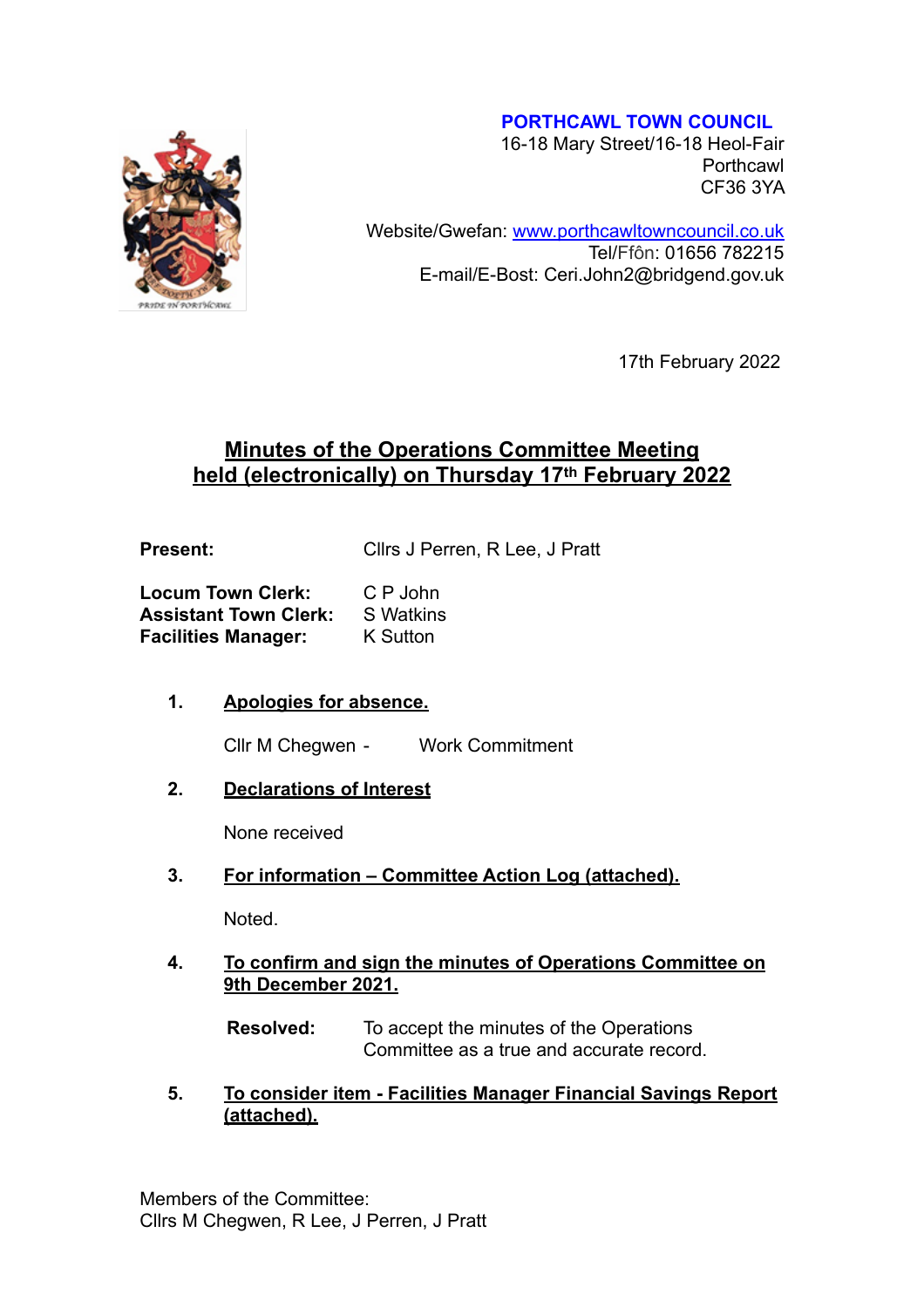Members of the Committee were reminded that KS (Facilities Manager)had been asked to prepare a comparative financial savings report and to review existing suppliers with alternative suppliers.

It was noted that the part of the process was not purely based upon cost but on services/equipment/products provided. KS referred to supporting documents/spreadsheets prepared in readiness for the meeting and advised that there was an opportunity for the Council to make significant savings in a number of areas in particular:

- Refuse and sanitary disposal
- Essential cleaning product
- Products for repairs, replacement, or refurbishment

KS asked that it be noted that alternative suppliers offered products of a similar standard and were environmentally friendly in line with Council Policy.

Following discussion, it was agreed that this matter should be brought to the next Full Council Meeting dated 24 February 2022 for further consideration. KS was asked to circulate appropriate supporting information in advance of the meeting.

#### **6. To consider item – Facilities Manager Griffin Park Update (documents to follow).**

KS referred members to the documentation that had been produced to give an insight into the history or Griffin Park. KS provided a synopsis of the detailed research he had made into the historic issues surrounding the ownership of Griffin Park.

Members of the Committee considered the documentation provided and recognised the benefits of leasing the land at Griffin Park as opposed to establishing ownership. It was noted that the cost and time implications involved in such a complex matter would not be beneficial to Council.

### **Resolved: Should the Council agree to take on Griffin Park to safeguard the Council it must be done on a 5-year lease basis and not in pursuit of establishment of ownership.**

**Noted** that this item would be discussed in depth at the Extraordinary Meeting of Council on Monday 21 February 2022.

7. To consider item – To undertake a Tree Condition Survey on the Town Council owned land on the Wilderness at the rear of Ger y Llyn at a cost of £395 + VAT (Facilities Manager).

Members of the Committee: Cllrs M Chegwen, R Lee, J Perren, J Pratt